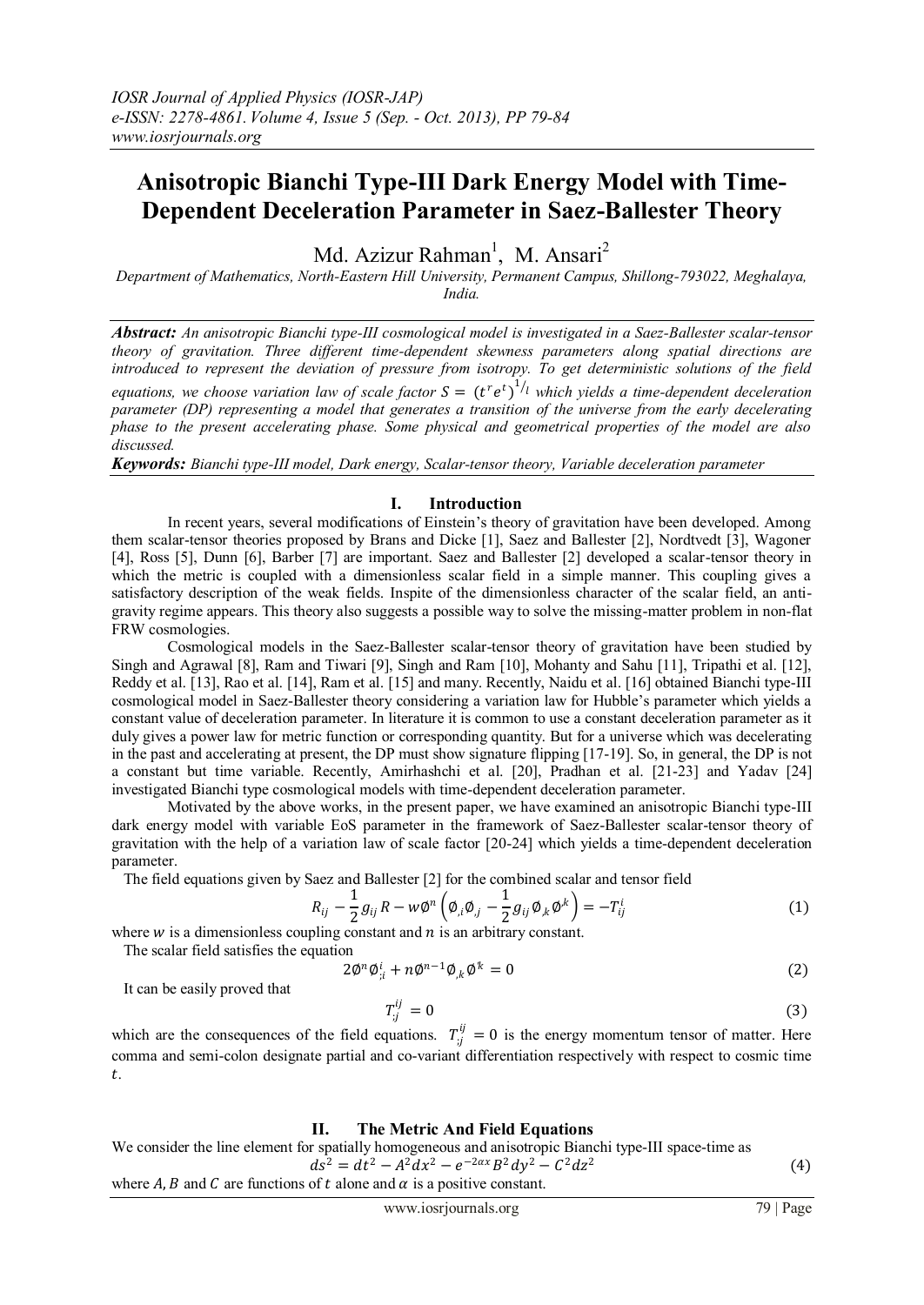The energy momentum tensor of fluid is defined as

$$
T_i^j = diag[T_0^0, T_1^1, T_2^2, T_3^3]
$$
\n(5)

We can parametrize the energy momentum tensor given in  $(5)$  as follows :

$$
T_i^j = diag[\rho, -p_x, -p_y, -p_z]
$$
  
=  $diag[1, -\omega_x, -\omega_y, -\omega_z]\rho$   
=  $diag[1, -\omega, -(\omega + \gamma), -(\omega + \delta)]\rho$  (6)

where  $\rho$  is the energy density of the fluid,  $p_x$ ,  $p_y$ ,  $p_z$  are the pressures and  $\omega_x$ ,  $\omega_y$ ,  $\omega_z$  are the directional EoS parameters along x, y and z axes respectively ;  $\omega(t) = \frac{p}{2}$  $\frac{p}{\rho}$  is the deviation-free EoS parameter of the fluid. The deviation from isotropy is parametrized by setting  $\omega_x = \omega$  and then introducing skewness parameters  $\gamma$  and  $\delta$ which are the deviations from  $\omega$ , respectively along the y and z axes.

 The Saez-Ballester field equations (1)-(3) for the metric (4) with the help of (6) lead to the following system of equations

$$
\frac{\dot{A}\dot{B}}{AB} + \frac{\dot{A}\dot{C}}{AC} + \frac{\dot{B}\dot{C}}{BC} - \frac{\alpha^2}{A^2} + \frac{w}{2}\phi^n\dot{\phi}^2 = \rho
$$
\n<sup>(7)</sup>

$$
\frac{\ddot{B}}{B} + \frac{\ddot{C}}{C} + \frac{\dot{B}\dot{C}}{BC} - \frac{w}{2}\phi^n \dot{\phi}^2 = -\omega\rho
$$
\n(8)

$$
\frac{\ddot{A}}{A} + \frac{\ddot{C}}{C} + \frac{\dot{A}\dot{C}}{AC} - \frac{w}{2}\phi^n \dot{\phi}^2 = -(\omega + \gamma)\rho
$$
\n(9)

$$
\frac{\ddot{A}}{A} + \frac{\ddot{B}}{B} + \frac{\dot{A}\dot{B}}{AB} - \frac{\alpha^2}{A^2} - w\phi^n \dot{\phi}^2 = -(\omega + \delta)\rho
$$
\n(10)

$$
\frac{A}{A} - \frac{B}{B} = 0\tag{11}
$$

$$
\ddot{\phi} + \dot{\phi} \left( \frac{\dot{A}}{A} + \frac{\dot{B}}{B} + \frac{\dot{C}}{C} \right) + \frac{n}{2} \frac{\dot{\phi}^2}{\phi} = 0
$$
\n(12)

Here, and also in what follows, an overhead dot designates ordinary differentiation with respect to cosmic time  $t$ . Integrating equation (11), we obtain

$$
B = c_1 A \tag{13}
$$

where  $c_1$  is a constant of integration which can be taken as unity without loss of generality so that

$$
B = A \tag{14}
$$

The average scale factor  $S$  and the spatial volume  $V$  are given by

$$
S = (A^2 C)^{\frac{1}{3}} \tag{15}
$$

$$
V = S^3 = A^2 C \tag{16}
$$

The generalized mean Hubble's parameter  $H$  is defined as

$$
H = \frac{\dot{S}}{S} = \frac{1}{3}(H_1 + H_2 + H_3)
$$
\n(17)

where  $H_1 = H_2 = \frac{A}{4}$  $\frac{A}{A}$ ,  $H_3 = \frac{C}{C}$  $\frac{c}{c}$  are the directional Hubble's parameters in the directions of x, y and z axes respectively.

The deceleration parameter  $q$  is defined by

$$
q = -\frac{S\ddot{S}}{\dot{S}^2} \tag{18}
$$

The expansion scalar  $\theta$ , shear scalar  $\sigma^2$  and the mean anisotropy parameter  $A_m$  are given by

$$
\theta = u_{i}^{i} = 2\frac{\dot{A}}{A} + \frac{\dot{C}}{C}
$$
\n(19)

$$
\sigma^2 = \frac{1}{2}\sigma_{ij}\,\sigma^{ij} = \frac{1}{3}\left(\frac{\dot{A}}{A} - \frac{\dot{C}}{C}\right)^2\tag{20}
$$

$$
A_m = \frac{1}{3} \sum \left(\frac{\Delta H_i}{H}\right)^2 \tag{21}
$$

where  $\Delta H_i = H_i - H$  (*i* = 1, 2, 3)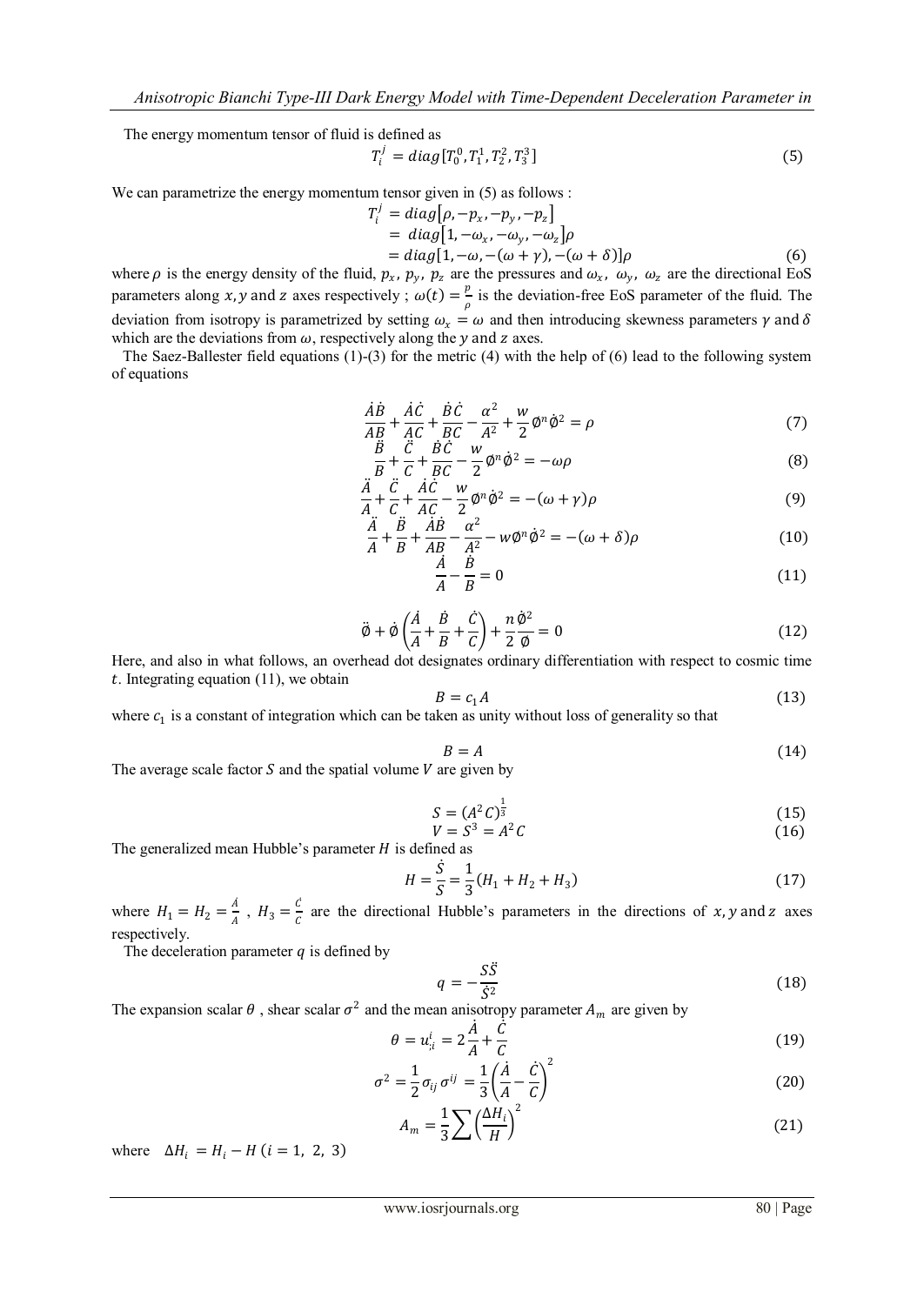#### **III. Solutions And The Model**

The field equations (7)-(10) and (12) are a system of five independent equations with seven unknown parameters  $A = B$ , C,  $\rho$ ,  $\omega$ ,  $\gamma$ ,  $\delta$  and  $\phi$ . Hence two additional constraints are required to obtain explicit solutions of these field equations.

 Since the metric (4) is completely characterized by average scale factor therefore we consider following Amirhashchi et al. [20], Pradhan et al. [21-23] and Yadav [24] that average scale factor is an increasing function of time as following:

$$
S = (t^r e^t)^{\frac{1}{l}} \tag{22}
$$

where  $r$  and  $l$  are positive constants.

We also assume that the shear scalar  $\sigma$  is proportional to the expansion scalar  $\theta$  which gives

$$
A = C^m \tag{23}
$$

where  $m$  is a constant. The motive behind assuming this condition is explained with reference to Thorne (1967) [25], the observations of the velocity red-shift relation for extragalactic sources suggest that Hubble expansion of the universe is isotropy today within ≈ 30 percent (Kantowski and Sachs [26]; Kristian and Sachs [27]). To put more precisely, red-shift studies place the limit

$$
\frac{\sigma}{H} \leq 0.3
$$

on the ratio of shear  $\sigma$  to Hubble constant *H* in the neighbourhood of our galaxy today. Collin et al. (1980) [28] have pointed out that for spatially homogeneous metric, the normal congruence to the homogeneous expansion satisfies that the condition  $\frac{\sigma}{\theta}$  is constant.

Solving the field equations  $(7)$ - $(10)$  with the help of  $(15)$ ,  $(22)$  and  $(23)$ , we obtain

$$
A = B = (t^r e^t)^{\frac{3m}{l(2m+1)}}
$$
 (24)

$$
C = (t^r e^t)^{\overline{l(2m+1)}} \tag{25}
$$

Hence the metric (4) of the universe takes the form

$$
ds^{2} = dt^{2} - (t^{r}e^{t})^{\frac{6m}{l(2m+1)}}dx^{2} - e^{-2\alpha x}(t^{r}e^{t})^{\frac{6m}{l(2m+1)}}dy^{2} - (t^{r}e^{t})^{\frac{6}{l(2m+1)}}dz^{2}
$$
(26)

# **IV. Physical And Geometrical Properties Of The Model**

Equation (26) represents Bianchi type-III dark energy model in Saez-Ballester theory of gravitation. At  $t = 0$ , all the spatial scale factors are zero which implies that the derived model has a point-type singularity at  $t = 0$  [29].

Equation  $(22)$  with the help of equation (18) yields a time-dependent deceleration parameter as

$$
q = \frac{lr}{(t+r)^2} - 1\tag{27}
$$

We observe that  $q > 0$  for  $t < \sqrt{lr} - r$  and  $q < 0$  for  $t > \sqrt{lr} - r$ . For  $l \ge 3$  and  $r = 1$ , our model evolves from decelerating phase to accelerating phase. Recent observations of type-Ia supernovae [30, 31] suggests that the present universe is accelerating and the value of DP lies in the range  $-1 < q < 0$ . So, our derived model is consistent with the recent observations.



Fig. 1 : The plot of DP (q) versus time (t)

The spatial volume

$$
V = (t^r e^t)^{\frac{3}{l}} \tag{28}
$$

Hubble's parameter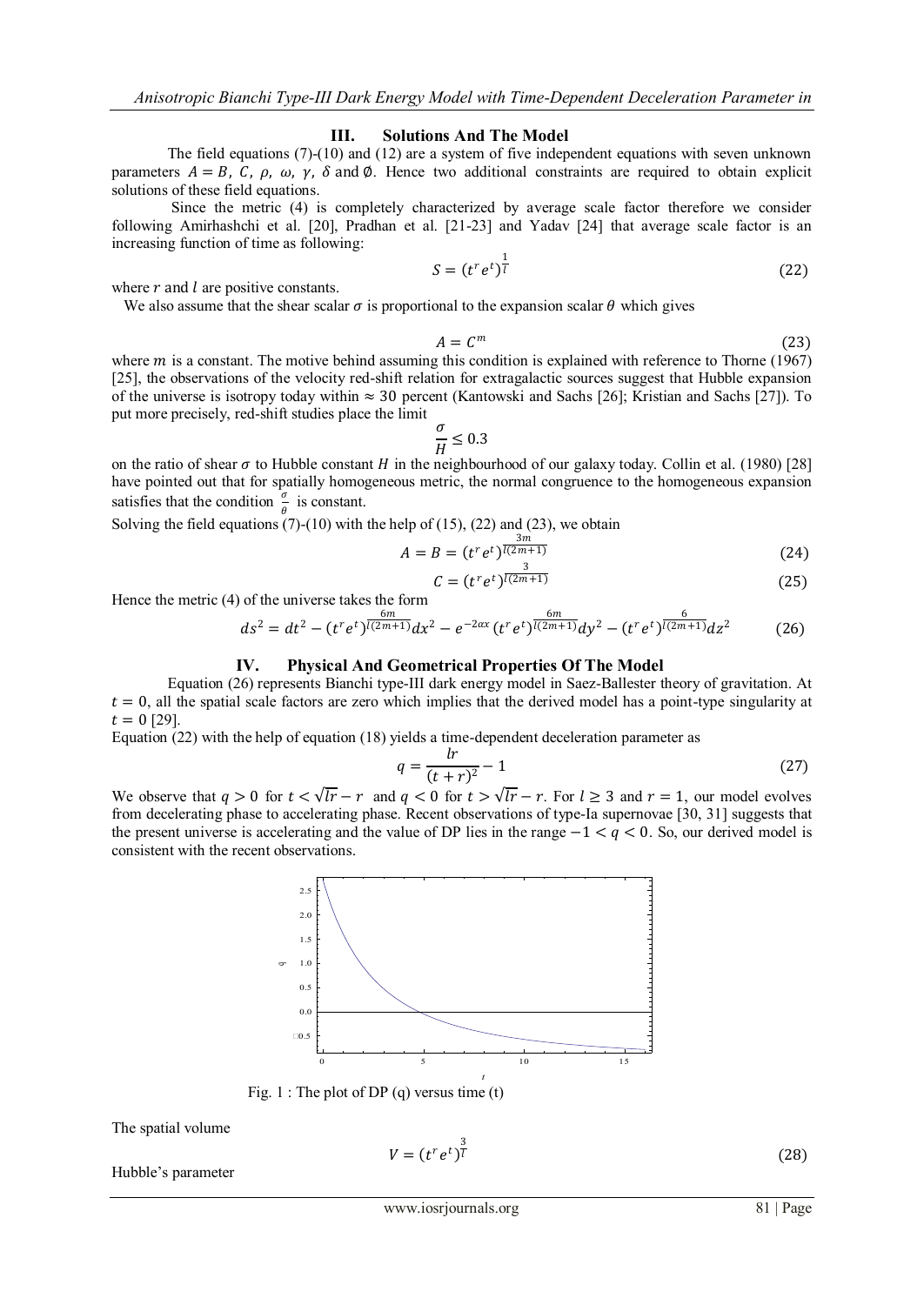$$
H = \frac{1}{l} \left( 1 + \frac{r}{t} \right) \tag{29}
$$

The expansion scalar

$$
\theta = \frac{3}{l} \left( 1 + \frac{r}{t} \right) \tag{30}
$$

Shear scalar

$$
\sigma^2 = \frac{3(m-1)^2}{l^2(2m+1)^2} \left(1 + \frac{r}{t}\right)^2
$$
\n(31)

The mean anisotropy parameter

$$
A_m = \frac{1}{3} \left[ \frac{9(2m^2 + 1)}{(2m + 1)^2} + 1 \right]
$$
 (32)

Also, we have

$$
\frac{\sigma^2}{\theta^2} = \frac{(m-1)^2}{3(2m+1)^2} \neq 0, \qquad m > 1
$$
\n(33)

The scalar field

$$
\varnothing = \left[ \varnothing_0 \left( \frac{n+2}{2} \right) \int \frac{dt}{\left( t^r e^t \right)^{\frac{2}{l}}} \right]^{\frac{2}{n+2}} \tag{34}
$$

In the derived model (26), the present value of DP is estimated as

$$
q_0 = -1 + \frac{r}{lH_0^2 t_0^2} \tag{35}
$$

where  $H_0$  is the present value of Hubble's parameter and  $t_0$  is the age of the universe at present epoch. If we set  $l = 3$  and  $r = 1$  in Eq. (35), we obtain  $q_0 = -0.67$  which matches the observed value of the DP at the present epoch [32].

The energy density

$$
\rho = \frac{9m(m+2)}{l^2(2m+1)^2} \left(1 + \frac{r}{t}\right)^2 - \frac{\alpha^2}{(t^r e^t)^{\frac{6m}{l(2m+1)}}} + \frac{w\phi_0^2}{2(t^r e^t)^{\frac{6}{l}}}
$$
(36)

The EoS parameter

$$
\omega = \frac{1}{\rho} \left[ \frac{w\phi_0^2}{2(t^r e^t)^{\frac{6}{l}}} - \frac{9(m^2 + m + 1)}{l^2 (2m + 1)^2} \left( 1 + \frac{r}{t} \right)^2 + \frac{3(m + 1)}{l(2m + 1)} \frac{r}{t^2} \right]
$$
(37)

Skewness parameters

$$
\gamma = 0 \tag{38}
$$

and

$$
\delta = \frac{1}{\rho} \left[ \frac{w\phi_0^2}{2(t^r e^t)^{\frac{6}{l}}} - \frac{9(2m^2 - m - 1)}{l^2 (2m + 1)^2} \left( 1 + \frac{r}{t} \right)^2 + \frac{3(m - 1)}{l(2m + 1)} \frac{r}{t^2} + \frac{\alpha^2}{(t^r e^t)^{\frac{6m}{l(2m + 1)}}} \right] \tag{39}
$$

From the above results, we observe that at  $t = 0$ , the spatial volume is zero and other parameters  $\theta$ ,  $\sigma$ , H diverge. This implies that the universe starts evolving with zero volume at  $t = 0$  and expands with cosmic time t which is a big bang scenario. At  $t \to \infty$ , we get  $q = -1$  and  $\frac{dH}{dt} = 0$ , which implies the greatest value of Hubble's parameter and fastest rate of expansion of the universe. The negative value of  $q$  would accelerate and increase the age of the universe. Figure 1 depicts the dynamics of  $DP$  versus cosmic time  $t$ . It can be seen that initially the value of DP was positive and its value becomes negative later on. This clearly explains that the universe had a decelerated expansion in the past and has an accelerating expansion at present as observed by the recent observations of SN Ia. So, the derived model is fit to describe the dynamics of the late time evolution of the universe.

Since  $\frac{\sigma^2}{\sigma^2}$  $\frac{\partial}{\partial t} \neq 0$  except at  $m = 1$ , hence the model is anisotropic for all values of m except for  $m = 1$ . The mean anisotropy parameter is uniform throughout the evolution of the universe.

It is important to note here that  $\lim_{t\to 0}$   $\left(\frac{\rho}{\rho}\right)$  $\frac{\rho}{\theta^2}$  turn out to be constant. Therefore the model approaches homogeneity and matter is dynamically negligible near the origin. This is in good agreement with the result already given by Collins [33].

The scalar field is found to be a decreasing function of time. At  $t = 0$ , it becomes infinite and for large value of time it vanishes.

The energy density  $\rho$  and EoS parameter  $\omega$  are both decreasing functions of time and they become constant at large values of t. From Eqs. (36) and (37), we observe that EoS parameter  $\omega$  is time-dependent, it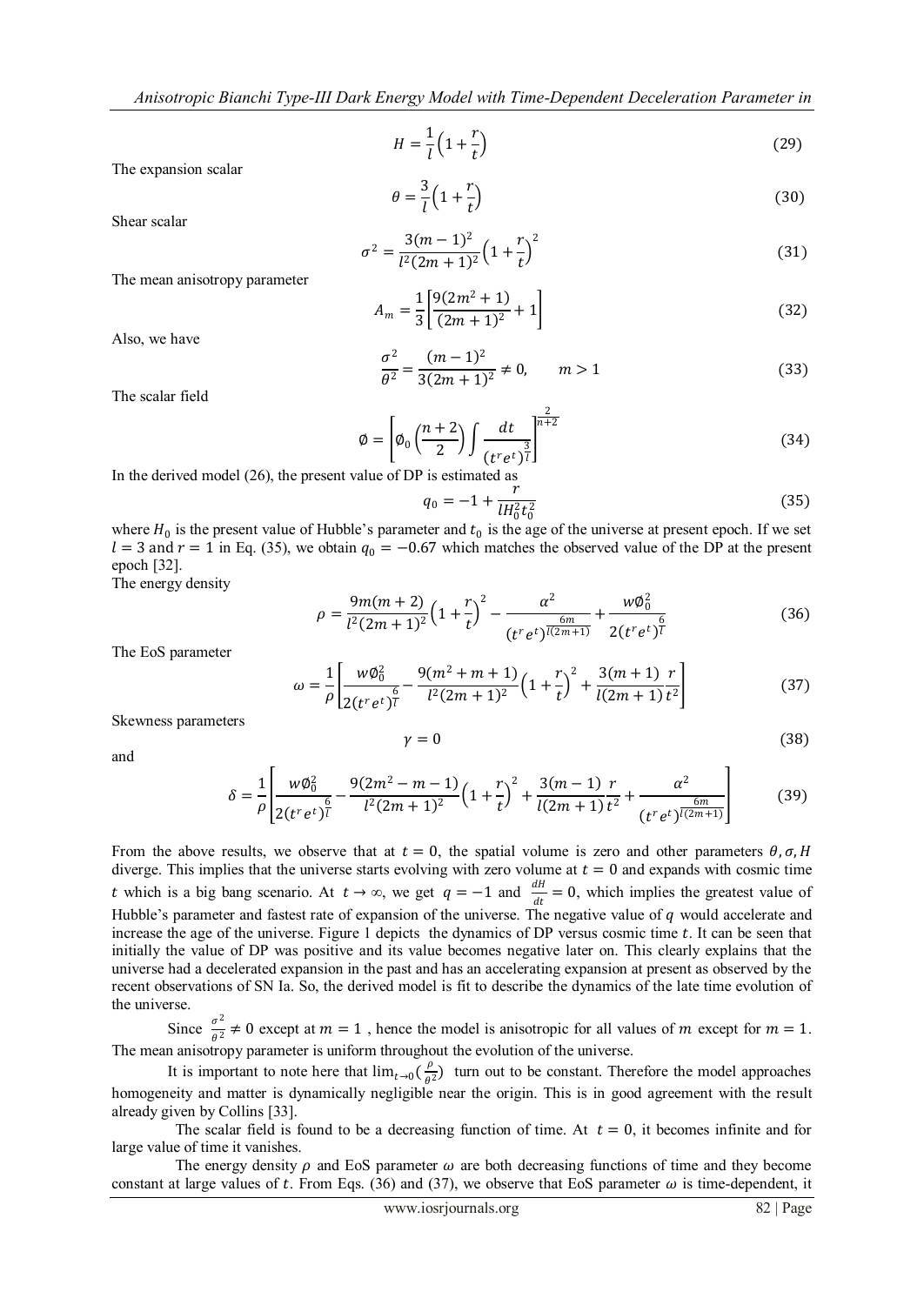can be a function of redshift z or scale factor S as well. So, if the present work is compared with experimental results [34-37], then one can find the limit of  $\omega$  provided by Eq. (37) within acceptable range.

For different choices of  $l$  and  $r$ , we can obtain a class of viable DE models in Bianchi type-III space-time and such models are consistent with recent observations.

#### **V. Conclusion**

An anisotropic Bianchi type-III dark energy cosmological model is investigated in the framework of Saez-Ballester scalar-tensor theory of gravitation. Exact solutions of the field equations are obtained by assuming suitable physical conditions that yield a time-dependent DP representing a model which generates a transition from early decelerating phase to the present accelerating phase of the universe. The EoS parameter and skewness parameters appear to be time-dependent. The derived model can be a viable cosmological model to explain the present acceleration of the universe.

#### **References**

- [1]. C. H. Brans., R. H. Dicke, Mach's principle and a relativistic theory of gravitation, Physical Review, 124(3), 1961, 925-935
- [2]. D. Saez, V. J. Ballester, A simple coupling with cosmological implications, Physics Letters, A 113 (9), 1985, 467-470
- [3]. K. Nordtvedt, Post-Newtonian meric for a general class of scalar-tensor gravitational theories and observational consequences, Astrophysical Journal, 161, 1970, 1059-1067
- [4]. R. V. Wagoner, Scalar-tensor theory and gravitational waves, Physical Review D 1, 1970, 3209-3216
- [5]. D. K. Ross, Scalar-tensor theory of gravitation, Physical Review D 5, 1972, 284-290
- [6]. K. A. Dunn, A scalar-tensor theory of gravitation, Journal Mathematical Physics, 15, 1974, 2229-2231
- [7]. G. A. Barber, On two self-creation cosmologies, General Relativity and Gravitation, 14 (2), 1985, 117
- [8]. T. Singh, A. K. Agrawal, Some Bianchi type cosmological models in a new scalar-tensor theory, Astrophysics Space Science, 182 (2), 1991, 289-312
- [9]. S. Ram, S. K. Tiwari, Inhomogeneous plane-symmetric models in a scalar-tensor theory, Astrophysics Space Science, 259 (1), 1998, 91-97
- [10]. C. P., Singh, S. Ram, Unified description of early universe in scalar-tensor theory, Astrophysics Space Science, 284 (4), 2003, 1199-1206
- [11]. G. Mohanty, S. K. Sahu, Bianchi VI<sub>0</sub> cosmological model in Saez and Ballester theory, Astrophysics Space Science, 288, 2003, 611-618
- [12]. S. K. Tripathi, S. K. Nayak, S. K. Sahu, T. R. Routray, Massive string cloud cosmologies in Saez-Ballester theory of gravitation, International Journal of Theoretical Physics, 48, 2009, 213-225
- [13]. D. R. K. Reddy, R. L. Naidu., V. U. M. Rao, Axially symmetric cosmic strings in a scalar-tensor theory, Astrophysics Space Science, 306, 2006, 185-188
- [14]. V. U. M. Rao, G. Sreedevikumari, K. V. S. Sireesha, Anisoropic universe with cosmic string and bulk viscosity in a scalar-tensor theory of gravitation, Astrophysics Space Science, 335, 2011, 635-638
- [15]. S. Ram, M. Zeyauddin, C. P. Singh, Bianchi type-V cosmological models with perfect fluid and heat flow in Saez-Ballester theory, Pramana-Journal of Physics, 72, 2009, 415-427
- [16]. R. L. Naidu, B. Satyanarayana, D. R. K. Reddy, Bianchi type-III dark energy model in a Saez-Ballester scalar-tensor theory, International Journal of Theoretical Physics, 51, 2012, 2857-2862
- [17]. T. Padmanabhan, and T. Roy Choudhury, A theoretician's analysis of the supernova data and the limitations in determining the nature of dark energy, Monthly Notices of the Royal Astronomical Society, 344, 2003, 823-834
- [18]. L. Amendola, Acceleration at  $z > 1$ ?, Monthly Notices of the Royal Astronomical Society, 342, 2003, 221-226 [19]. A. G. Reiss, et al., The farthest known supernova : support for an accelerating universe and a glimps
- [19]. A. G. Reiss, et al., The farthest known supernova : support for an accelerating universe and a glimpse of the epoch of deceleration, Astrophysical Journal, 560, 2001, 49-71
- [20]. H. Amirhashchi, A. Pradhan, B. Saha, An interacting two-fluid scenario for dark energy in an FRW universe, Chinese Physics Letters, 28, 2011a, 039801-4
- [21]. A. Pradhan, H. Amirhashchi, Accelerating dark energy models in Bianchi type-V spacetime, Modern Physics Letters A 26, 2011, 2261-2275
- [22]. A. Pradhan, A. K. Singh, H. Amirhashchi, A new class of Bianchi type-I cosmological models in scalar-tensor theory of gravitation and late time acceleration, International Journal of Theoretical Physics , 51, 2012, 3769-3786
- [23]. A. Pradhan, A. K. Singh, D. S. Chouhan, Accelerating Bianchi type-V cosmology with perfect fluid and heat flow in Saez-Ballester theory, International Journal of Theoretical Physics, 52, 2013, 266-278
- [24]. A. K. Yadav, Cosmological constant dominated transit universe from the early deceleration phase to the current acceleration phase in Bianchi-V spacetime, Chinese Physics Letters, 29, (7), 2012, 079801-5
- [25]. K. S. Thorne, Primordial element formation, primordial magnetic fields, and the isotropy of the universe, Astrophysical Journal, 148, 1967, 51-68
- [26]. R. Kantowski, R. K. Sachs, Some spatially homogeneous anisotropic relativistic cosmological models, Journal of Mathematical Physics, 7(3), 1966, 443-446
- [27]. J. Kristian, R. K. Sachs, Observations in cosmology, Astrophysical Journal, 143, 1966, 379-399
- [28]. C. B. Collins, E. N Glass, D. A. Wilkinsons, Exact spatially homogeneous cosmologies, General Relativity and Gravitation, 12 (10), 1980, 805-823
- [29]. M. A. H. MacCallum, A class of homogeneous cosmological models III : asymptotic behaviour, Communication in Mathematical Physics, 20, 1971, 57-84
- [30]. A. G. Riess, et al., Observational evidence from supernovae for an accelerating universe and a cosmological constant, Astronomical Journal, 116, 1998, 1009-1038
- [31]. S. Perlmutter, et al., Measurements of Ω and Λ from 42 high-redshift supernovae, Astrophysical Journal, 517, 1999, 565-586
- [32]. C. E. Cunha et al., Estimating the redshift distribution of photometric galaxy samples-II. Applications and tests of a new method, Monthly Notices of the Royal Astronomical Society, 396, 2009, 2379-2398